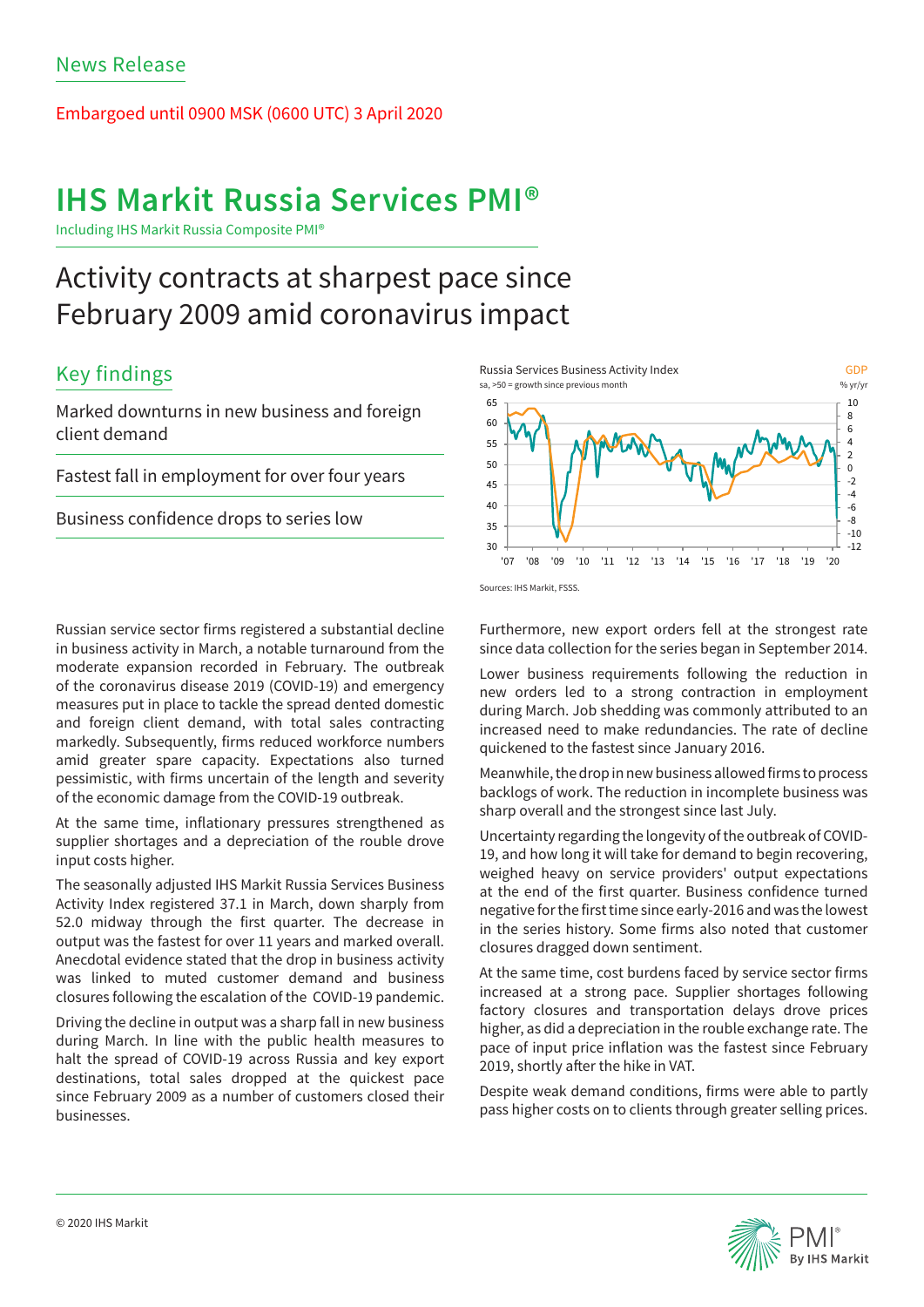### IHS Markit Russia Composite PMI®

## Marked contraction in private sector output amid COVID-19 outbreak



Private sector business activity across Russia decreased in March amid contractions in the manufacturing and service sectors.

The IHS Markit Composite PMI Output Index\* posted 39.5 at the end of the first quarter, down from 50.9 in February, and signalled a steep decline in overall output. The strength of the downturn was the greatest for over 11 years, as client demand waned following the escalation of the COVID-19 pandemic.

Total new business also decreased markedly, as both manufacturers and service providers registered steep declines in domestic and foreign client demand. The pace of contraction was the sharpest since February 2009, with service sector firms recording the faster fall in new orders.

Subsequently, private sector firms shed workers as lower business requirements led to excess capacity. The decline was steeper in the service sector, where employment and backlogs fell strongly.

Meanwhile, private sector business expectations turned negative in March as service providers foresee a decrease in output over the coming year, despite slight optimism at manufacturers.

Finally, inflationary pressures intensified as both input prices and output charges rose at marked paces.

*\*Composite indices are weighted averages of comparable*  manufacturing and services indices. Weights reflect the relative size of the manufacturing and service sectors according to official GDP *data. The Composite Output Index is a weighted average of the Manufacturing Output Index and the Services Business Activity Index.*

### Comment

*Commenting on the latest survey results, Siân Jones, Economist at IHS Markit, said:* 

*"The Russian service sector was greatly impacted*  by the outbreak of COVID-19 in March, with *marked contractions in activity and new business.*  Demand for Russian services fell at the fastest pace since the financial crisis as domestic and *foreign customers reduced new order placements.*

*"At the composite level, private sector output*  fell at the quickest rate for over 11 years, with the first quarter ending on a negative note. Our *current forecast signals broad stagnation across the Russian economy in 2020, with contractions expected in the middle quarters of the year.* 

"Meanwhile, inflationary pressures have accelerated, as the base effect from last January's VAT hike faded. The rate of inflation is forecast to quicken throughout 2020."